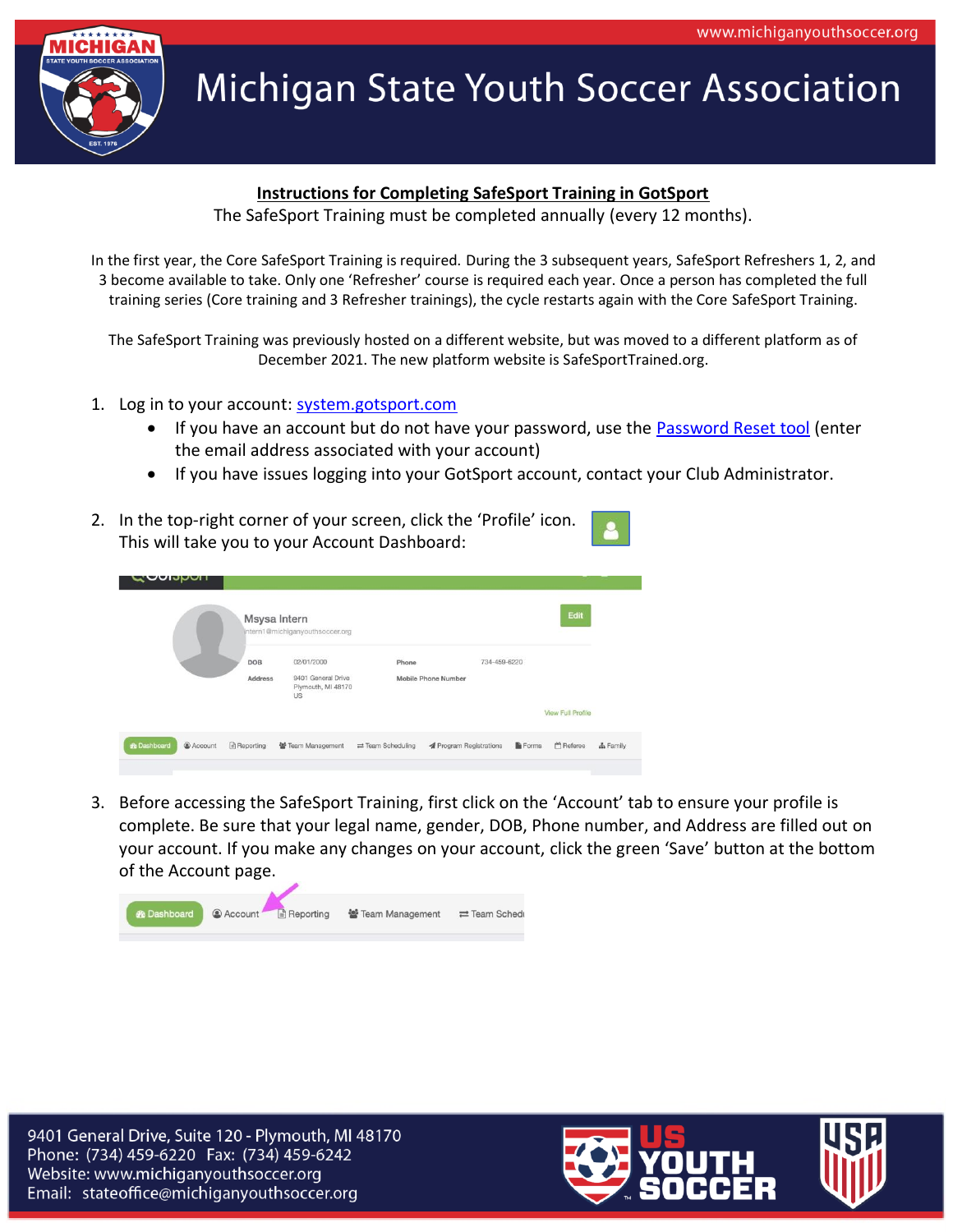

4. To access the SafeSport training, go to the Dashboard tab. View the Requirements associated with your Club(s). Find **Safe Sport** and click the green 'Details text along the right side.

| <b>B</b> Dashboard | @ Account       | Reporting        | ₩ Team Management                       | $\rightleftarrows$ Team Scheduling | <b>A</b> Program Registrations | <b>Forms</b>   | <b>M</b> Referee |
|--------------------|-----------------|------------------|-----------------------------------------|------------------------------------|--------------------------------|----------------|------------------|
|                    | <b>MICHIGAN</b> | Plymouth, MI, US | Michigan State Youth Soccer Association |                                    |                                |                |                  |
|                    | Requirements    |                  | <b>Requirements</b>                     |                                    |                                |                |                  |
|                    | Available Forms |                  | <b>Requirements</b>                     | <b>Rolling</b>                     | 21/22                          | 22/23          |                  |
|                    | Roles           |                  | <b>Heads Up</b>                         | Required                           | Not/Applicable                 | Not/Applicable | <b>Details</b>   |
|                    |                 |                  | <b>Background Check</b>                 | <b>Required</b>                    | Not/Applicable                 | Not/Applicable | Details          |
|                    |                 |                  |                                         |                                    |                                |                |                  |

**Start Course** 5. On the next page, click the blue 'Start Course' button. This will redirect you to the SafeSportTrained.org website.

Note: If you already have a SafeSport certification associated with your account, you may not need to complete the training at this time. You can review your Report History to determine if/when you need to renew your SafeSport certification.

|    | <b>Report History</b> |                       |         |               |
|----|-----------------------|-----------------------|---------|---------------|
| ID | <b>Date Submitted</b> | <b>Date Completed</b> | Updated | <b>Status</b> |

- 6. The SafeSportTrained.org website should open in a new tab or window.
	- **If this is your first time completing the SafeSport Training,** and you did not previously have an account used for SafeSport Training on any other website, then you should enter the requested information to create a new account. Enter your information (name, email address, etc.) so it matches exactly with the information on your GotSport account.
	- **If you previously completed the SafeSport Training,** and had an account on SafeSport.org (or a similar website), then your existing account information was likely migrated over to this new training platform. Instead of creating a new account, click the 'Login' button in the top-right corner. If you have already logged into the SafeSportTrained.org website, enter your username and password to login. If this is your first time logging in on the SafeSportTrained.org website, click the orange Forgot Password? link to receive emailed instructions for logging into the site.

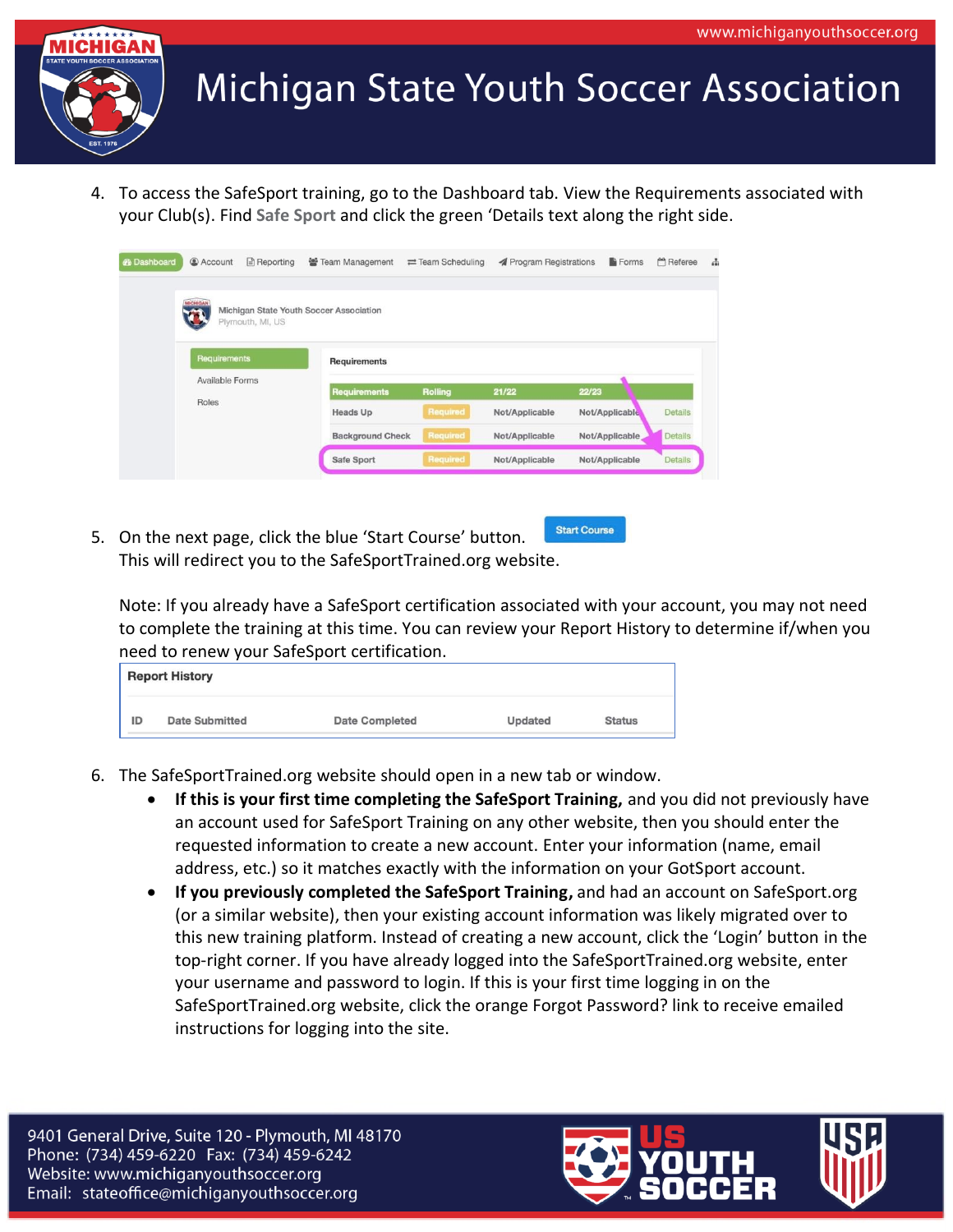

- 7. Once logged into the SafeSportTrained.org site, you will be taken to your Dashboard. Scroll down and click on the "My Courses" button.
	- **If this is your first time completing the SafeSport Training**, you should see the Core SafeSport Training course, which is labeled as *SafeSport Trained - U.S. Soccer Federation*. Click 'Start' to view more information about the course.
	- **If you previously completed one or more SafeSport Training courses**, you should see a record of the courses you have completed already, along with the next available course in the series for you to take (most likely, one of the Refreshers). Find the next appropriate course and click 'Start' to view more information about the course.
	- **If you've already completed the full SafeSport Training series**, including Refresher 3, then you will need to restart the training series again. In that scenario, you should see an option to 'Re-enroll' in the Core training course. First click Re-enroll, and then click Start to view more information about the course.
- 8. You should now be taken to a page providing more information about the training course you selected. Scroll down to the bottom of the Training page, and click Enroll. Next, click the Start button. The page should refresh once more. To begin the course, scroll down and click the Start button one more time, which should open the training.
- 9. Once you have completed the training, return to your Dashboard on SafeSportTrained.org. To view a copy of your SafeSport Certificate, first click the menu icon (three horizontal lines) in the top-right corner of the page, and then select 'Transcript.'



You should see a record of the course history & certificates associated with your account. Click the blue 'Download' button next to the Certificate you wish to view. The certificate should display in a new tab or window, and can be downloaded or printed from there. We recommend you retain a copy for your own records.

9401 General Drive, Suite 120 - Plymouth, MI 48170 Phone: (734) 459-6220 Fax: (734) 459-6242 Website: www.michiganyouthsoccer.org Email: stateoffice@michiganyouthsoccer.org

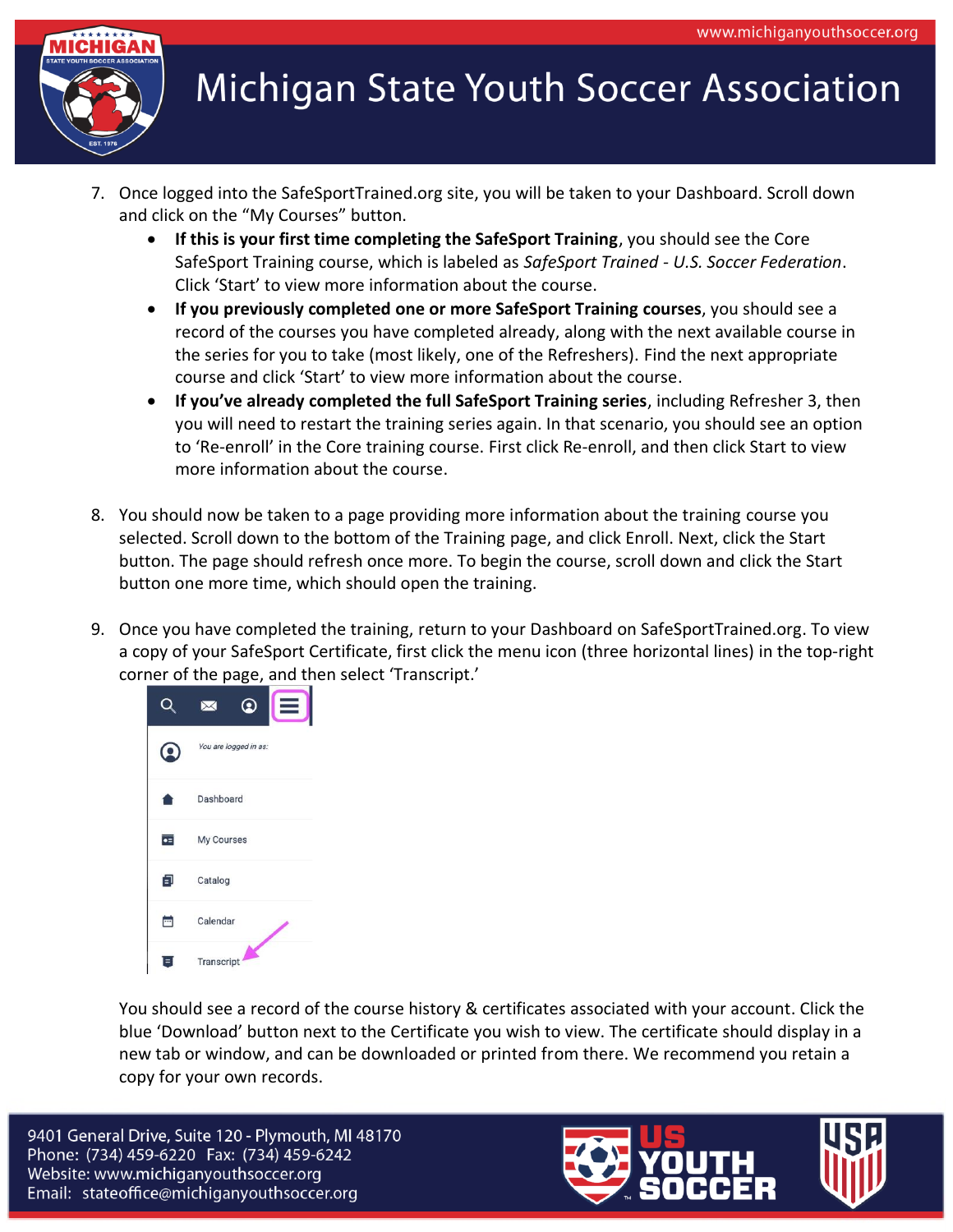

| Certificates                                      |                             |                             | Certificate is expired |
|---------------------------------------------------|-----------------------------|-----------------------------|------------------------|
| Course Title $\triangle$                          | Valid From $\rightarrow$    | Expires $\triangleright$    | View                   |
| Refresher 1: Recognizing and Reporting Misconduct | February 1, 2022<br>8:34 AM | February 1, 2023<br>8:34 AM | Download               |

10. Return to your account Dashboard on GotSport, and view your SafeSport Requirement (by clicking the green 'Details' text). Click the yellow 'Check Records' button to sync up your certification. As long as your SafeSport account and GotSport account use the exact same first name, last name, and email address, your SafeSport Certification should update on your GotSport account within a few seconds. You may need to click the yellow button more than once to send the request through.

| Safe Sport                     |                                                                   |
|--------------------------------|-------------------------------------------------------------------|
| <b>Status</b>                  |                                                                   |
| Already completed this course? |                                                                   |
| <b>Check Records</b>           | Press check records button below to search for SafeSport records. |
| Show Safe Sport Upload Form    |                                                                   |

If you tried using the 'Check Records' button and your SafeSport Certification will not sync to your account, another option is to upload your SafeSport Certificate into your account instead. On this same page, click "Show Safe Sport Upload Form."

Use the 'Choose File' button to add your SafeSport certificate. Enter in the date found on the bottom of your certificate as the "Completed Date." The date MUST be entered in the MM/DD/YYYY format (including a four-digit year).

| <b>Status</b>                                                                                                                       |                                                                   | Required            |
|-------------------------------------------------------------------------------------------------------------------------------------|-------------------------------------------------------------------|---------------------|
|                                                                                                                                     |                                                                   | <b>Start Course</b> |
| Already completed this course?                                                                                                      |                                                                   |                     |
|                                                                                                                                     | Press check records button below to search for SafeSport records. |                     |
| <b>Check Records</b>                                                                                                                |                                                                   |                     |
|                                                                                                                                     |                                                                   |                     |
| <b>Hide Safe Sport Upload Form</b>                                                                                                  |                                                                   |                     |
|                                                                                                                                     |                                                                   |                     |
|                                                                                                                                     |                                                                   |                     |
|                                                                                                                                     |                                                                   |                     |
|                                                                                                                                     |                                                                   |                     |
|                                                                                                                                     |                                                                   |                     |
|                                                                                                                                     |                                                                   |                     |
|                                                                                                                                     | <b>Completed Date</b>                                             |                     |
|                                                                                                                                     | 01/02/2022                                                        |                     |
|                                                                                                                                     |                                                                   |                     |
|                                                                                                                                     |                                                                   |                     |
|                                                                                                                                     |                                                                   |                     |
|                                                                                                                                     |                                                                   |                     |
|                                                                                                                                     |                                                                   |                     |
|                                                                                                                                     |                                                                   |                     |
| <b>Safe Sport Document Upload</b><br><b>Optional Notes</b><br>*Please Upload proof of completion<br>no file selected<br>Choose File |                                                                   |                     |

9401 General Drive, Suite 120 - Plymouth, MI 48170 Phone: (734) 459-6220 Fax: (734) 459-6242 Website: www.michiganyouthsoccer.org Email: stateoffice@michiganyouthsoccer.org